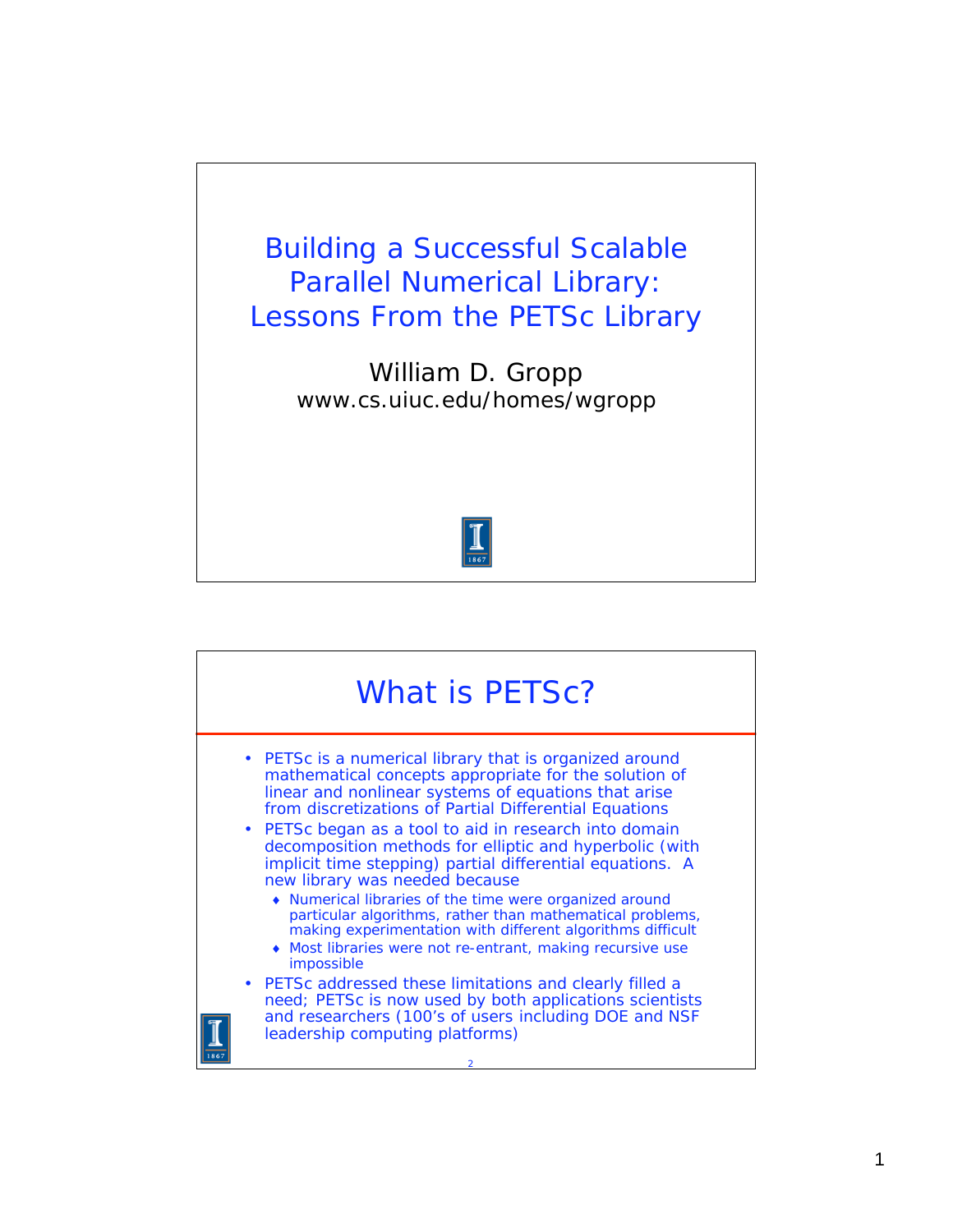

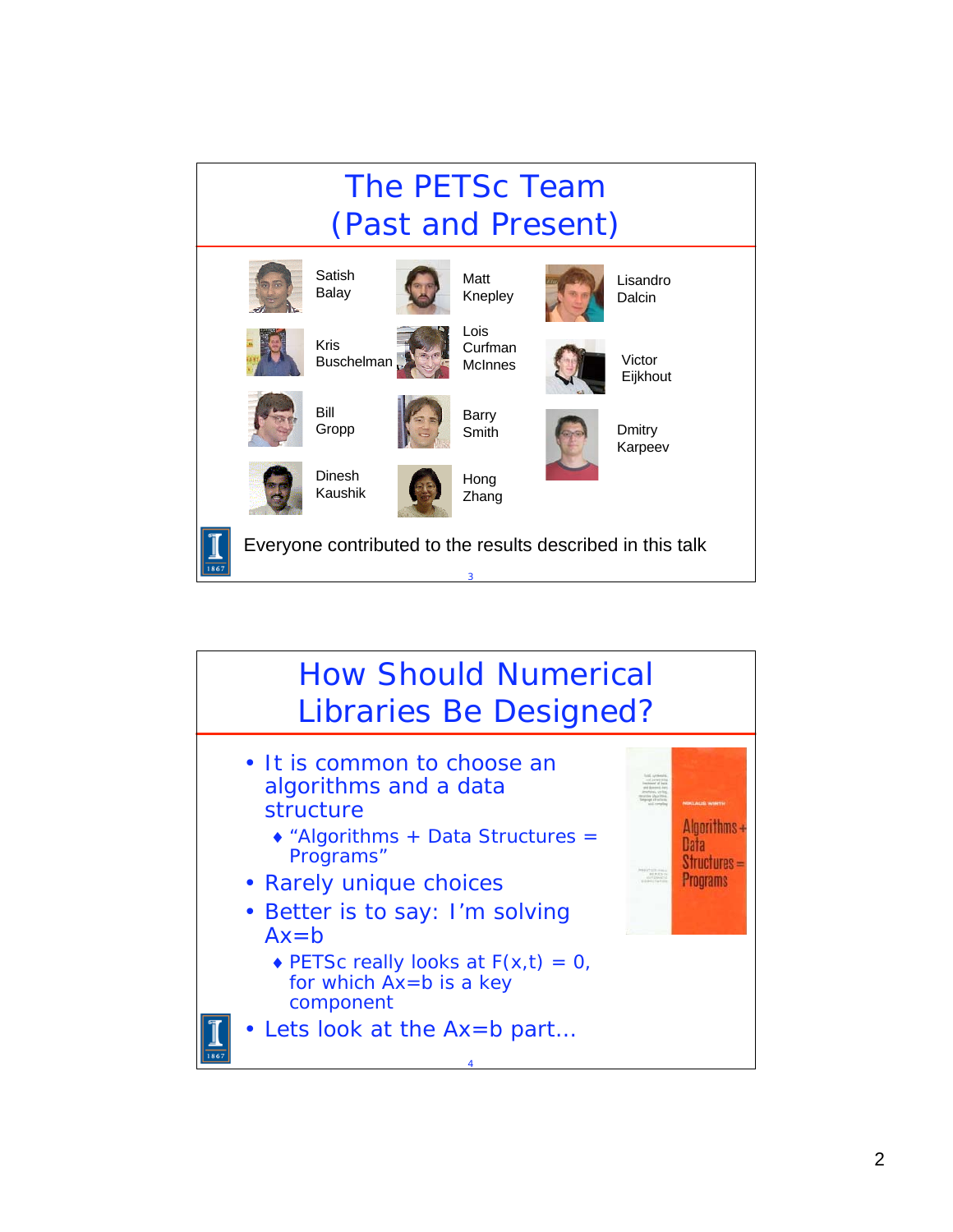

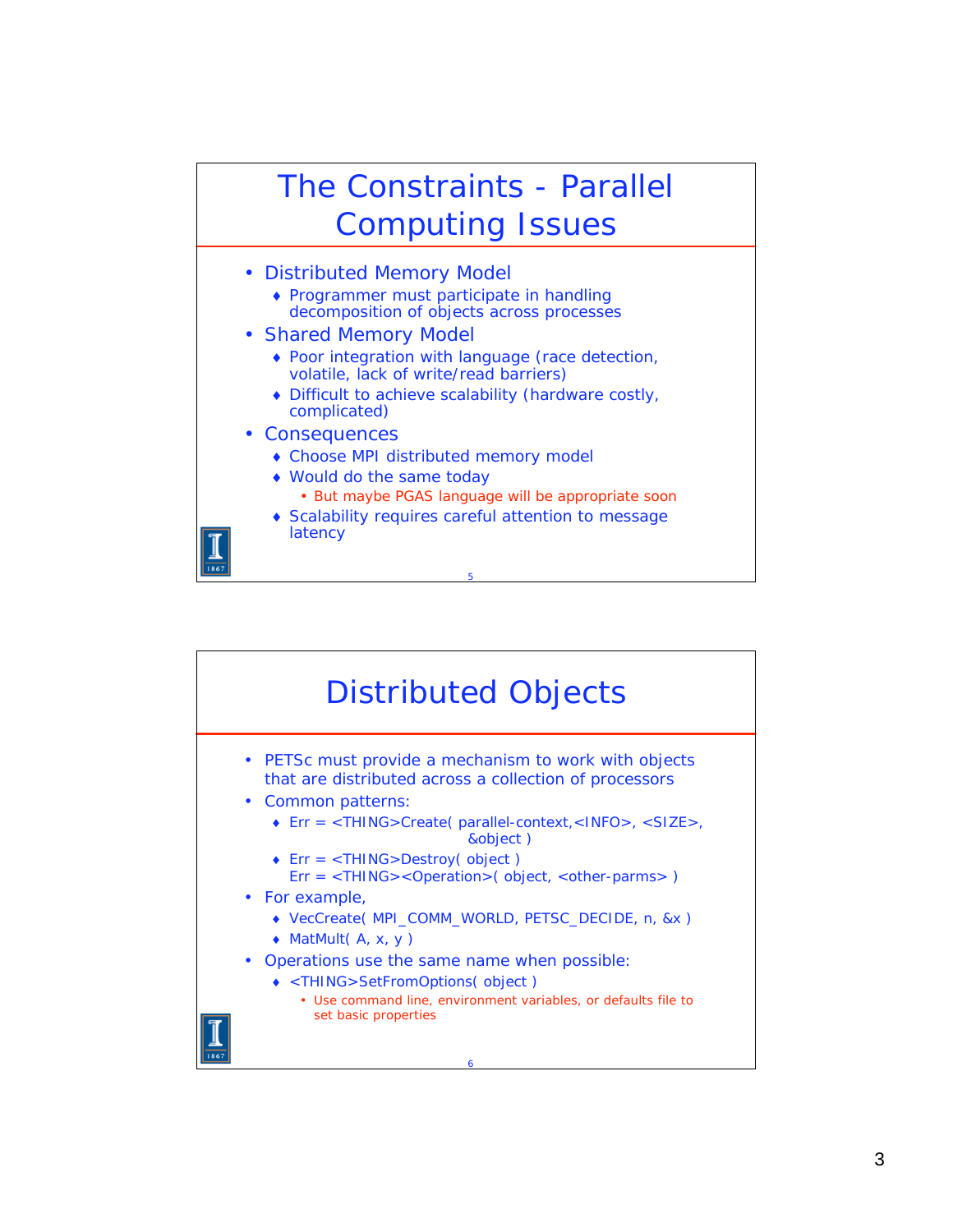

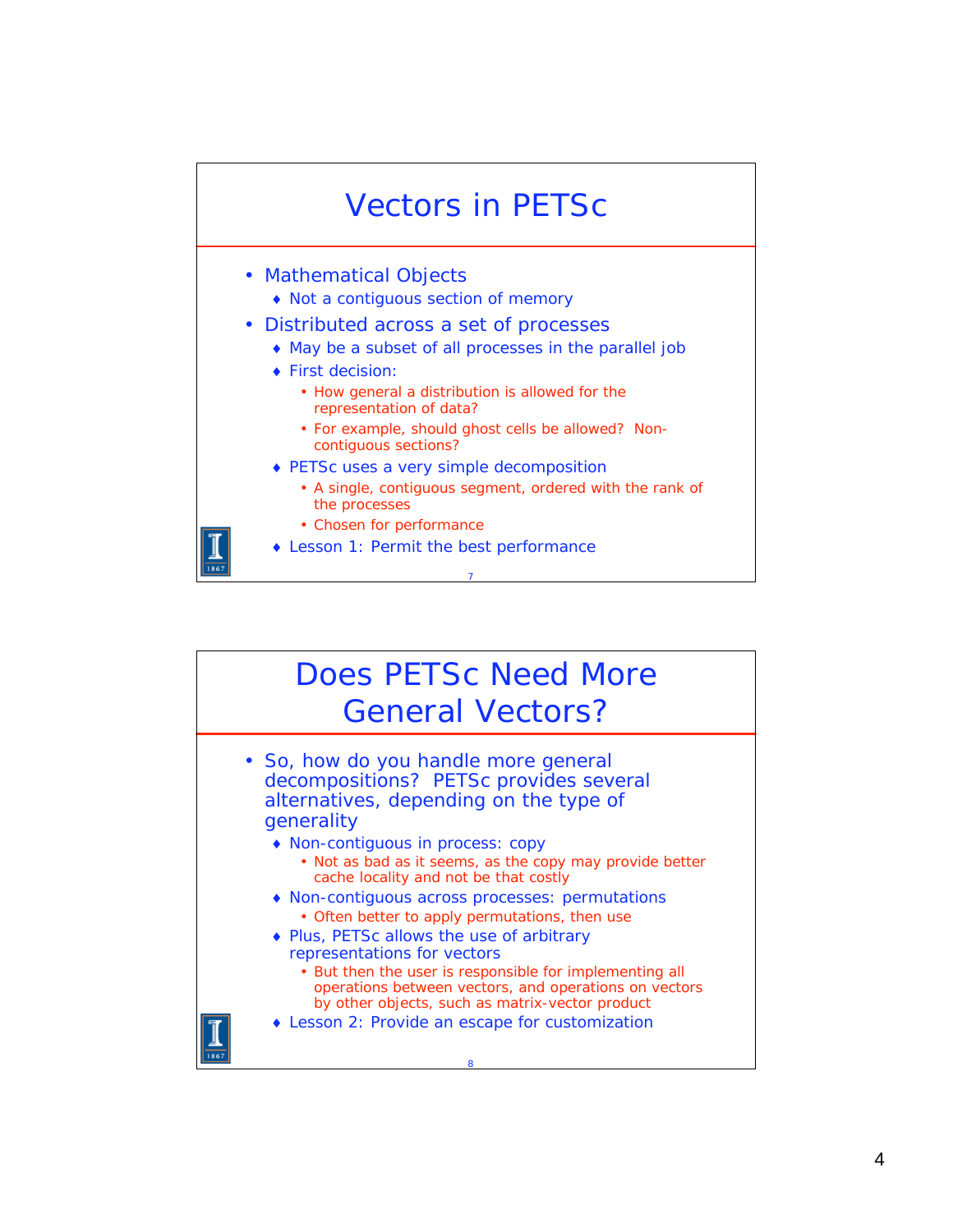

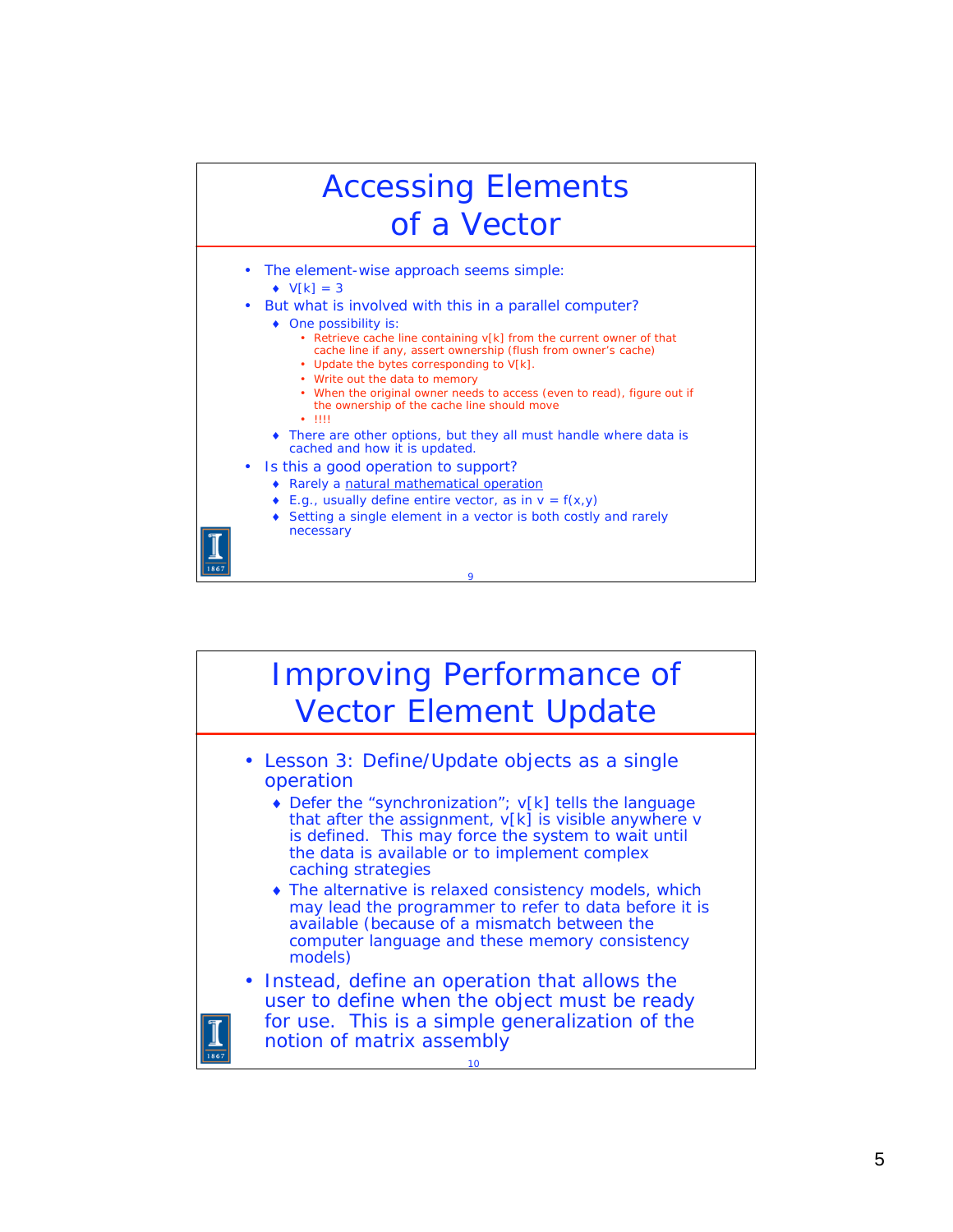

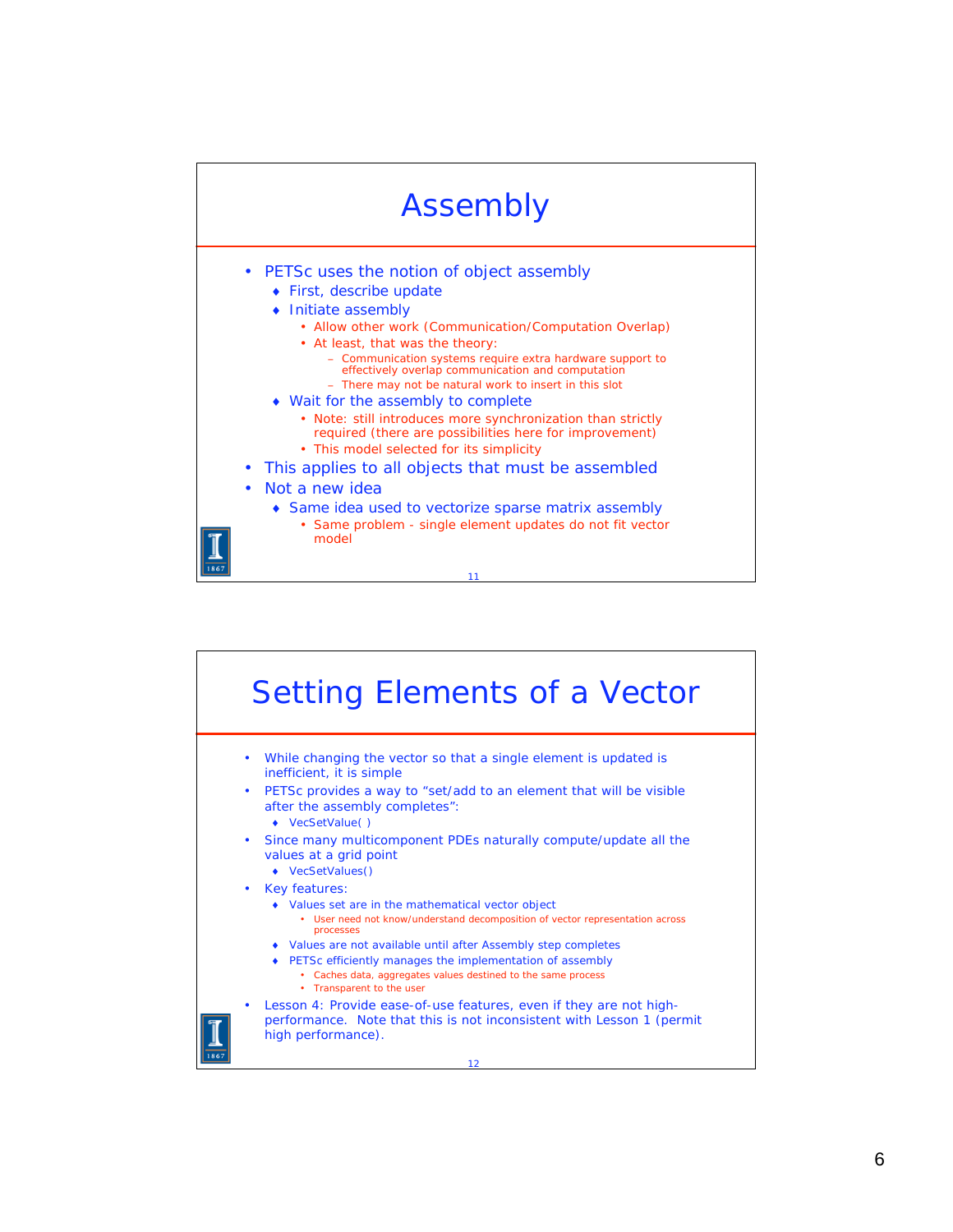

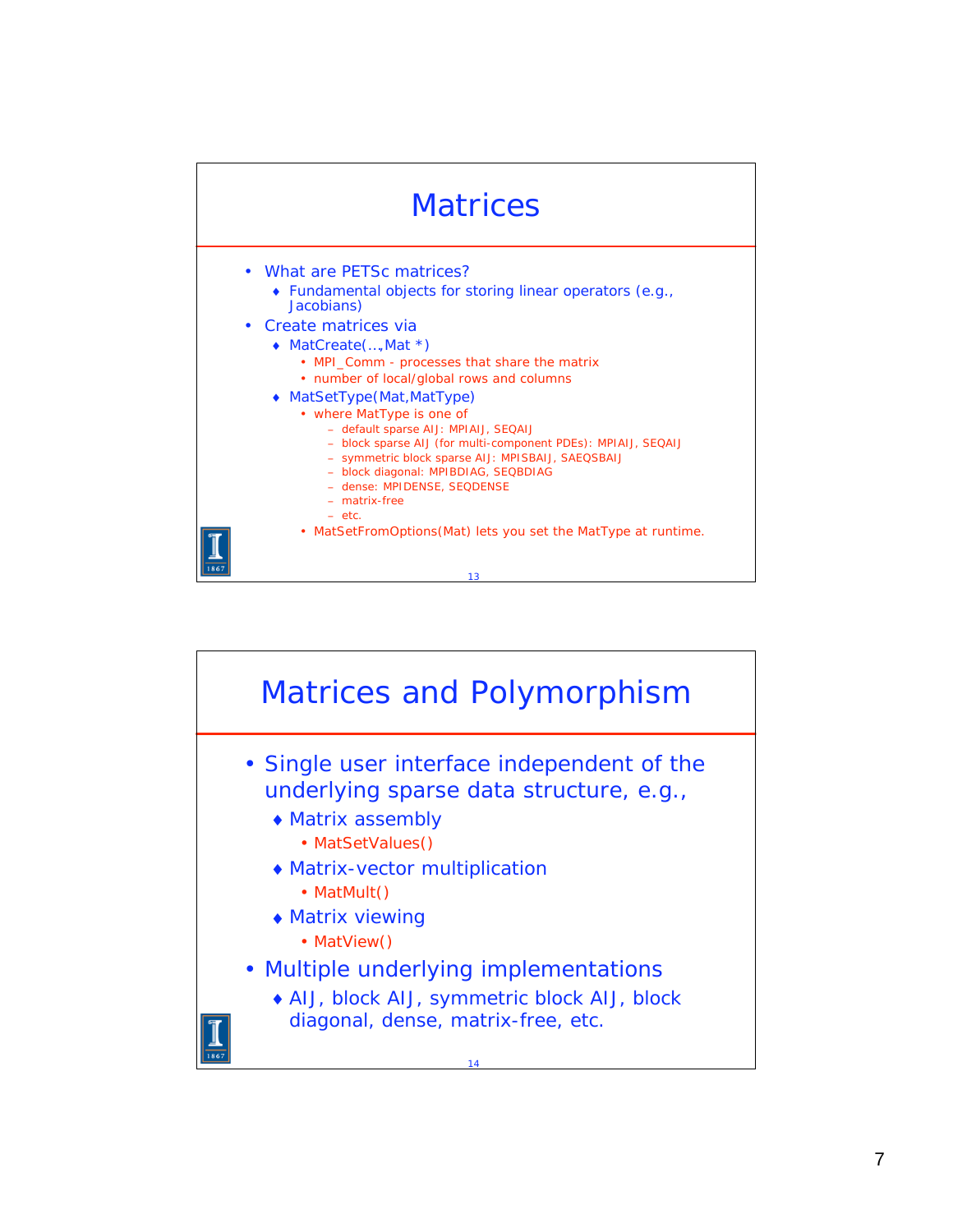

## What Advantage Does This Approach Give You?



- The following 7 slides show a complete 2-d Poisson solver in PETSc. Features of this solver:
	- Fully parallel
	- 2-d decomposition of the 2-d mesh
	- Linear system described as a sparse matrix; user can select many different sparse data structures
	- Linear system solved with any user-selected Krylov iterative method and preconditioner provided by PETSc, including GMRES with ILU, BiCGstab with Additive Schwarz, etc.
	- Complete performance analysis built-in
- ◆ Only 7 slides of code!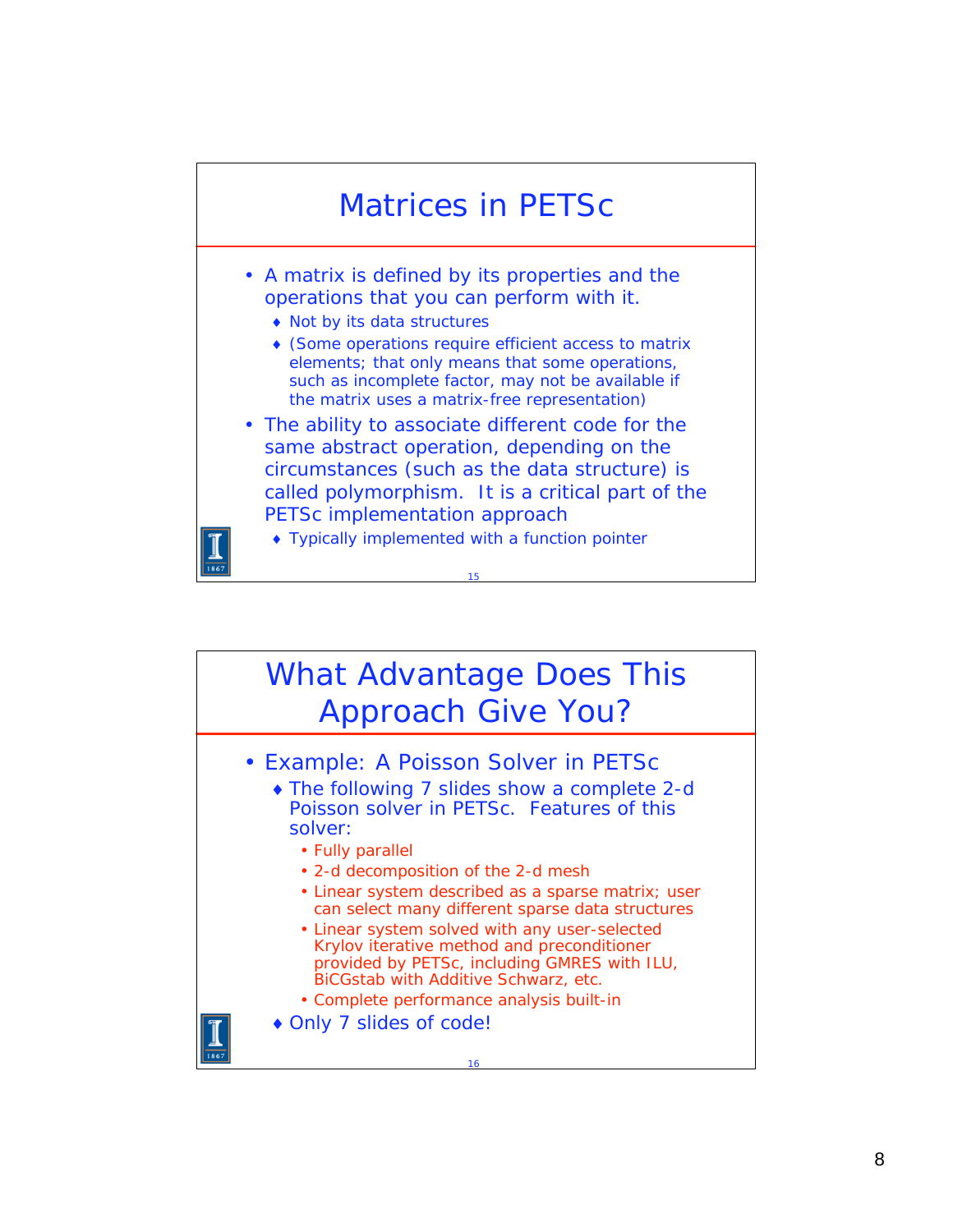

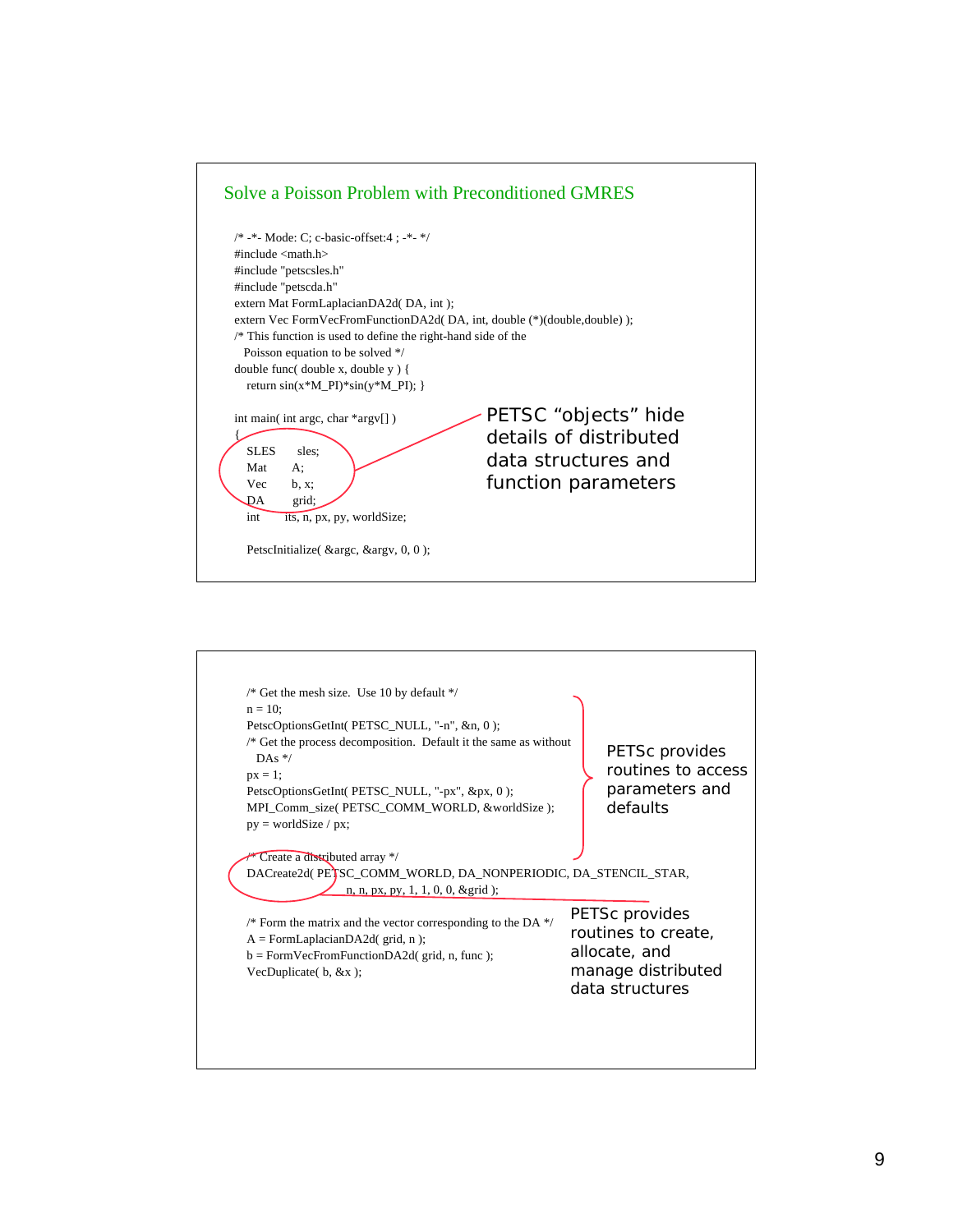

```
/* -*- Mode: C; c-basic-offset:4 ; -*- */
#include "petsc.h"
#include "petscvec.h"
#include "petscda.h"
/* Form a vector based on a function for a 2-d regular mesh on the 
   unit square */
Vec FormVecFromFunctionDA2d( DA grid, int n, 
                   double (*f)( double, double ) )
{
   Vec V;
   int is, ie, js, je, in, jn, i, j;
   double h;
   double **vval;
  h = 1.0 / (n + 1); DACreateGlobalVector( grid, &V );
   DAVecGetArray( grid, V, (void **)&vval );
```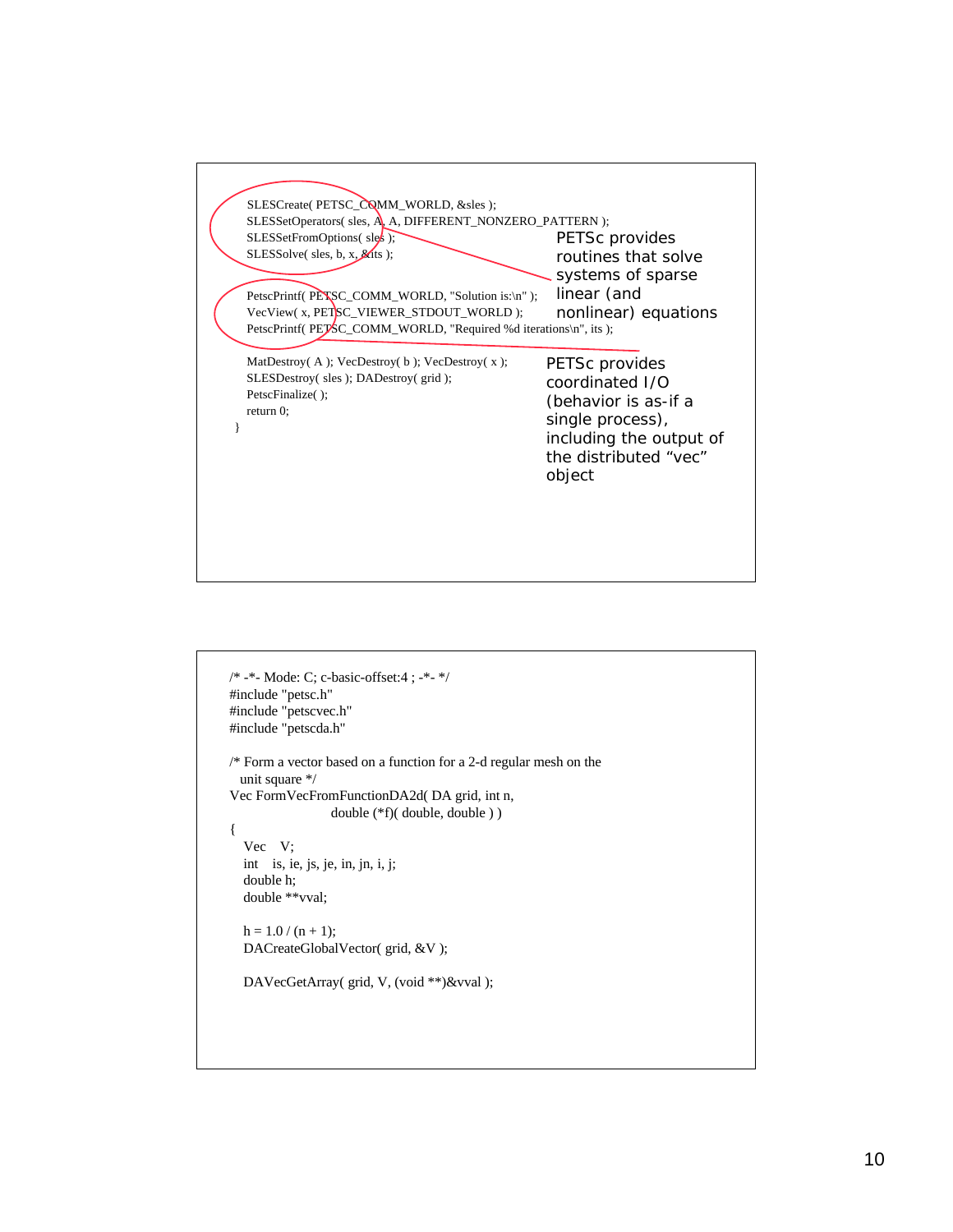

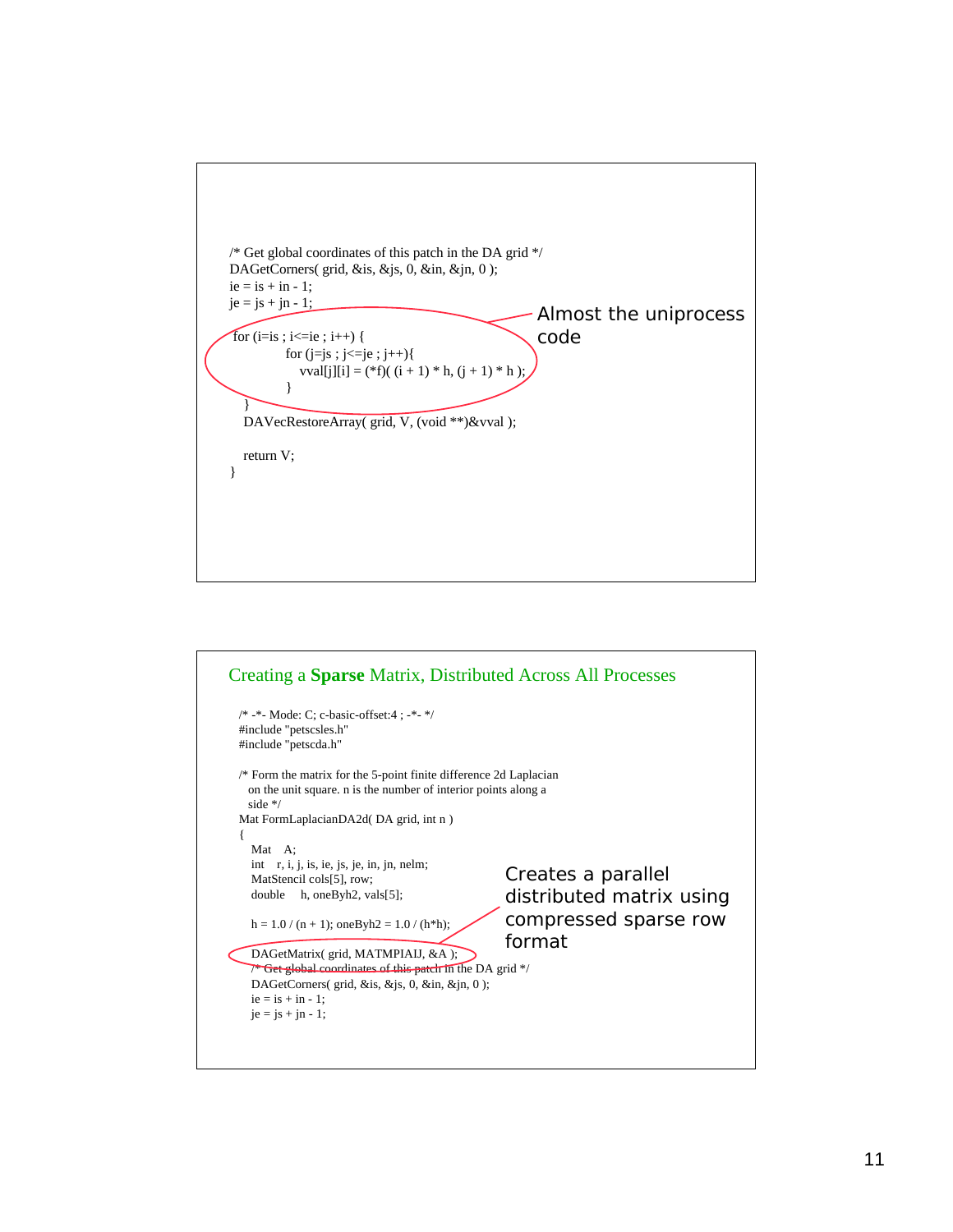